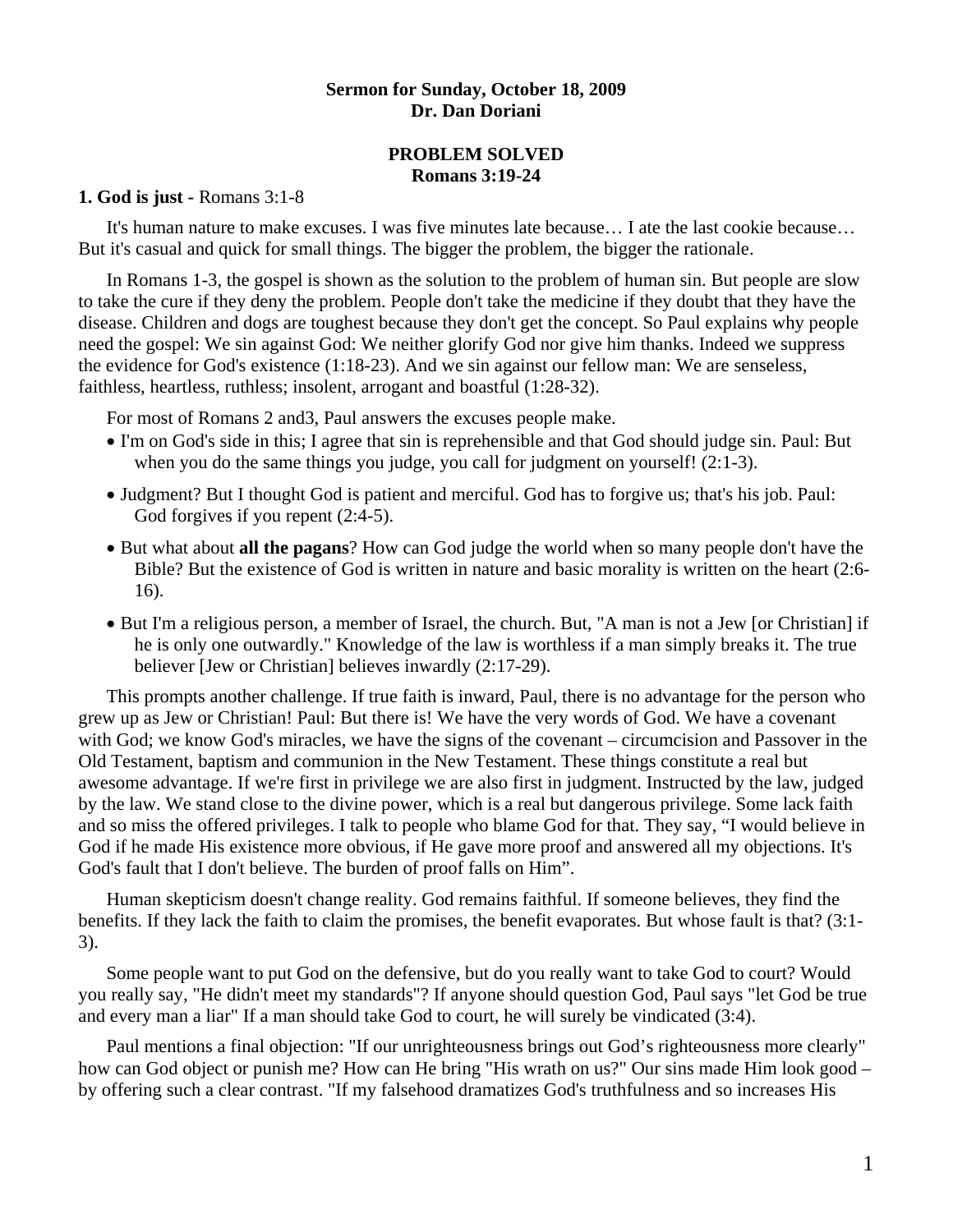glory, why am I still condemned as a sinner?" (3:7). If my sin highlights His holiness, mercy, and grace, if my sins advance God's honor, how can He punish me?

Why not say, "Let us do evil that good may result"? If I should sin boldly, God's grace will shine. Paul doesn't even bother to answer. Eventually it's clear that some people are simply making excuses. Anyone who reasons this way deserves to be condemned.

 Paul can think of no more objections, so he concludes: both Jews and Gentiles are all under sin… No one is righteous, not one (3:9-10 English Standard Version).

#### **2. No one is righteous (Romans 3:9-18)**

 **"**No one is righteous. No one understands. No one seeks God." That is, no one is just. None can stand as a righteous man before God. Some will object here, too: Surely there are good people in the world. Paul said as much in Romans 2: Pagans can observe the law that is written on their hearts. But not perfectly and total obedience is the topic now.

 Mother Theresa, Billy Graham, and Martin Luther King were the most admired people in America in 2000. But in interviews, all three freely confessed their sinfulness.

 Does no one seek God? Again people will object. Everyone knows people who have gone on religious quest, examining various religions, reading the Bible. But it's true in two ways. First, many religions are atheistic: Buddhists, Naturalists, communists, Stoics, and Deists are essentially atheists. They seek a good life, then extinction. Hindus seek animal deities who have no virtue, no transcendence, and offer no hope. Animists and ancestor worshipers seek powers of the age – strength in nature or great man. None seeks the transcendent Lord.

 Moreover, no one seeks the true God unless God first seeks him. People do seek religion or spirituality on their own. They think of faith as an aid, a bit of assistance in life's difficult journey. Life is basically under control and religion or "church" will make it a little better: it's a place to find moral friends, do community service, and find help at pivotal times: birth, marriage, death. For many people "God" is an aid to a good life. So, are they truly seeking God? No.

 Of course, the Bible says some people do seek God. They seek his guidance (Exodus 33:7). His people seek him after wandering. (2 Chronicles 15:12-13). The Bible says the Lord will not forsake those who seek him (Psalm 9:10). Indeed, God commands us to seek him (27:8). "No one seeks" means no one truly seeks unless God prompts us to seek Him truly. He seeks us, therefore we seek Him.

#### **Specific sins (3:13-17)**

 As much as sinfulness is on Paul's mind, he believes we also need to recognize and confess particular sins. He mentions two: the most common – sins of speech – and the most serious – sins of violence.

 James says if anyone could tame his tongue, he would be "a perfect man." But the tongue "is a fire, a world of evil… no man can tame the tongue" (3:1-8). Paul says it is an open grave: there is both inner corruption and a deadly effect. It is, moreover, deceitful and poisonous, full of curses and bitterness.

 Humanity is guilty of common sins, sins of speech, and of dreadful sins, acts of violence. We besiege cities – the agony. We shed blood. "Ruin and misery mark their ways." We don't know how to make peace. Consider the "peace process" for Israel and its neighbors. Colin Powell knew Yiddish, still… The process is now decades old and peace is more distant than ever. We are often better at making war than making peace (3:15-17).

 "There is no fear of God before their eyes" (3:18). The eyes see and direct the steps, but sinners leave God out of their plans. This is practical atheism. But there is a fear/reverence of God that drives out other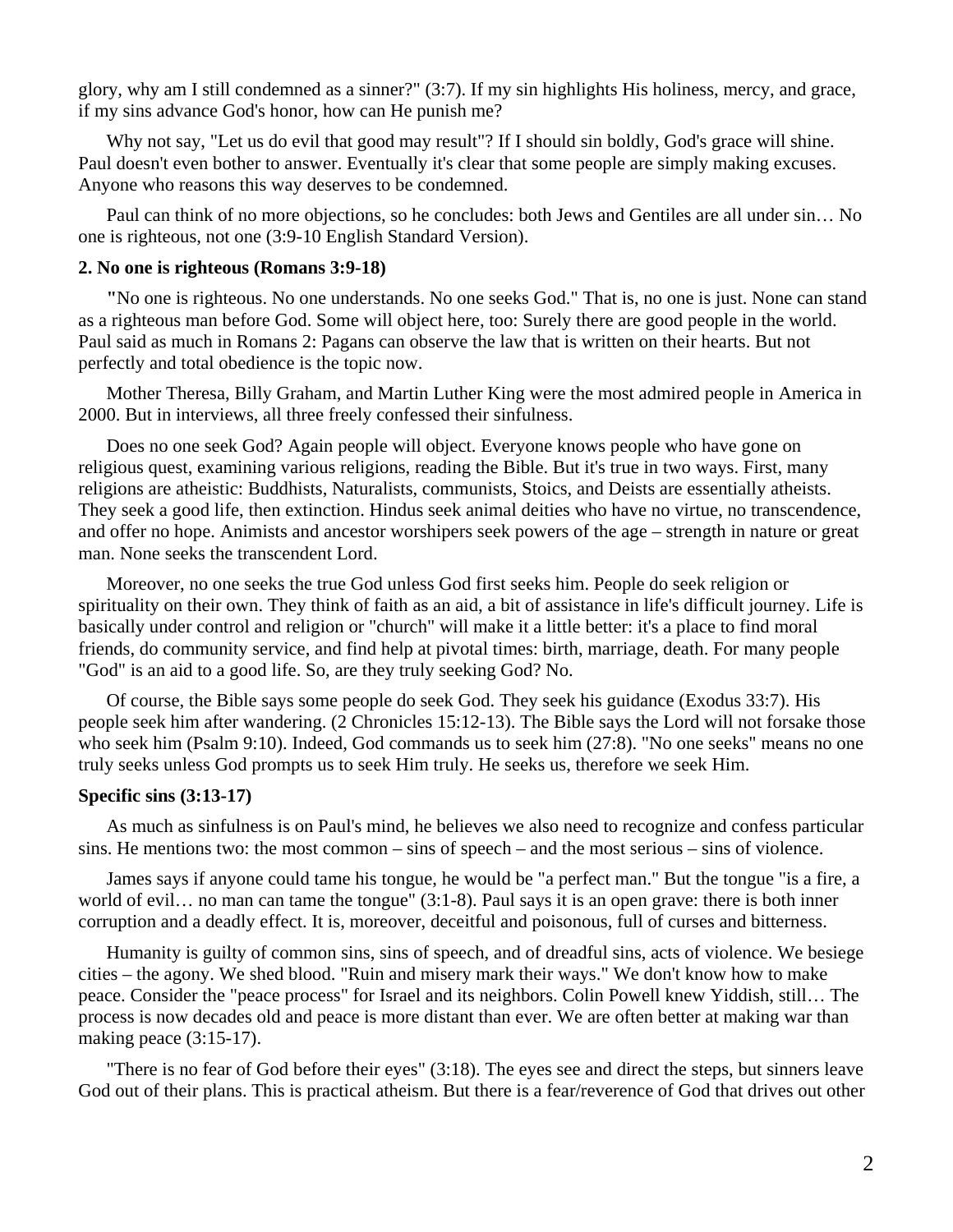fears. Psalm 86 says, "Give me an undivided heart, that I may fear your name. I will praise you, O Lord, with all my heart; I'll glorify your name forever. For great is your love toward me."

 There is a foolish fearlessness that leads to greater fears. And there is an affectionate reverence that ends many fears. The gospel ends the dread of God.

## **3. Mankind is silent (Romans 3:19-20)**

 It's time for Paul to draw conclusions. Everyone is under the law – either the law of God in Scripture or the law of God written on the heart. The whole world is accountable. There are no more excuses; we fall silent.

 All sin with the mouth, all at least think violent thoughts. No one is righteous. We are silenced and accountable before God. We are – or should be – conscious of sin. Again we ought to be aware of our sins. Every society makes it easy to commit certain sins. We are prone to them, but must see them.

 For centuries, it was easy for Chinese men to mistreat their wives. Chinese women were subjugated to men in virtually every way. Wealthy men took multiple wives plus concubines to demonstrate their status. Women were supposed to keep house, know nothing else, and agree with their husbands in every way. Their saying was "If your husband is a chicken submit to the chicken. If he is a dog, submit to the dog".

 Consider the custom of foot binding - breaking and wrapping women's feet to make them small. This could only arise in a culture that reduced women to the ornaments of men. If a woman's family could manage to restrict her feet so that they were four inches long, she would barely be able to walk. That would demonstrate a family's wealth. See, the wife cannot work. But she has servants. And it controlled women. If they could barely walk, how could they be independent, how could they resist a husband in any way?

Foot binding was a great evil: terribly painful. It impaired women for life. But almost no one saw it at the time. We wonder: Are we missing our sins?

 It's easier to be conscious of some sins: brutality, lying. Sadly, I've learned that humans are capable of blindness to just about every sin. If we lie, curse at people, even if we beat them, we learn to accept ourselves. Unless we challenge the bully or critic, the bully or critic eventually thinks their behavior is normal.

 Whole societies can become blind to some sins. Take greed and materialism. The current recession lets us reconsider our attitudes. Some of us are learning to be content with whatever we have, but Jesus knows it's easy to be blind to our greed. That's why he says, "Watch out! Be on your guard against all kinds of greed; a man's life does not consist in the abundance of his possessions." (Luke 12:13-21).

 A double warning: It's easy to see self-indulgence or greed in others and miss it in ourselves. A mature pastor with decades in large churches said, "I can't recall anyone ever coming to me and saying, 'I spend too much on myself. I think my greedy lust for money is harming me and the people around me.<sup>[1](#page-2-0)</sup>. Like most sins, greed hides itself. We should pray to God, "Put your fear before my eyes. Show me my sin, teach me to repent and forgive me".

 Romans 3:20-25 is too rich for one week. But let's focus on the vital part: When we admit our problem with sin, we can receive God's solution for sin. Stop making excuses, be silent before God, the judge. Admit your sin and guilt. When we know we deserve condemnation, God can solve the problem.

# **4. God is gracious (Romans 3:21-24)**

 $\overline{a}$ 

<span id="page-2-0"></span><sup>&</sup>lt;sup>1</sup> " Keller, *Counterfeit Gods*, page 52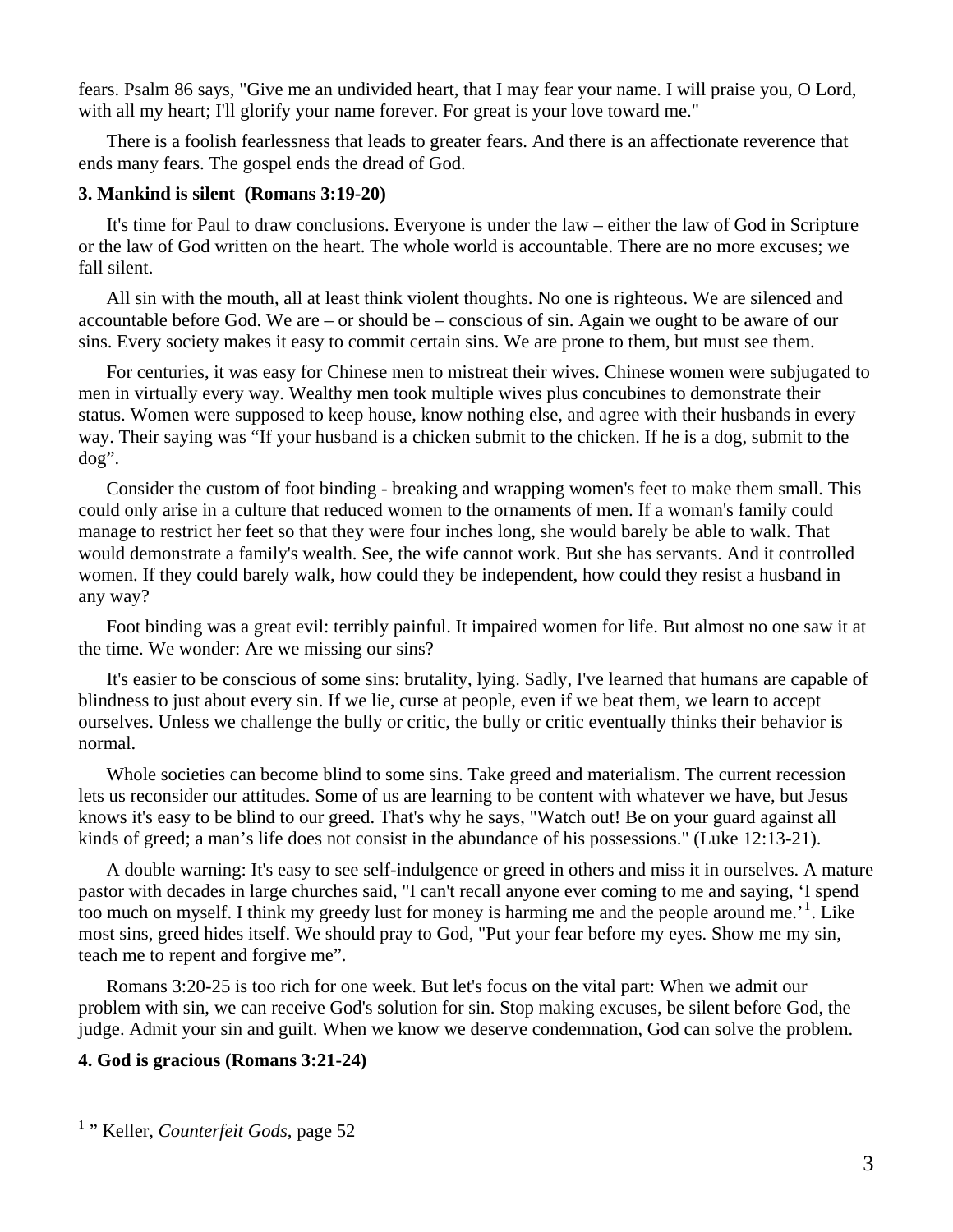"A righteousness from God, apart from law, has been made known, to which the Law and the Prophets testify. This righteousness from God comes through faith in Jesus Christ to all who believe." (3:21). That is, God is the source of a righteousness He bestows on us, so that we are righteous in His sight. "All have sinned and fall short of the glory of God, and are justified freely by His grace."

 Moses agrees: "Abraham believed the Lord and He counted it to Him as righteousness" (Genesis 15:6). The prophet Habakkuk says, "The righteous shall live by his faith." (Habakkuk 2:4).

 This is justification by faith. Our Catechism says, "Justification is an act of God's free grace, wherein he pardons all our sins, and accepts us as righteous in His sight, only for the righteousness of Christ imputed to us, and received by faith alone." Paul says, "A person is not justified by works of the law but through faith in Jesus Christ" (Galatians 2:16, English Standard Version).

 There is a great illustration of this from church history. John Wesley, who founded the Methodist Church, went to Oxford Seminary and then became a minister of the Church of England where he served about ten years. Later, he became a missionary to the colony of Georgia. <sup>[2](#page-3-0)</sup>

 Wesley was largely a failure in ministry though he was, we would think, very pious. He got up at four a.m. and prayed and read the Bible for two hours. Then he went to prisons and hospitals to minister to the neediest people. He taught, prayed, and helped others until late at night. But he was also self-righteous and foolish. His mission work in Georgia went so badly that the governor ordered him to return to England.

 On his way to America, there was a great storm at sea. Waves broke over the deck and wind shredded the sails until the little ship seemed ready to sink. Wesley, lacking assurance of his salvation, was terrified that he was going to die. Despite all his efforts, death was a frightening question mark. On the other side of the ship, a group of Moravians sang hymns. Wesley walked over and asked them how they could sing when they might die that very night. They replied, "If this ship goes down, we will go up to be with the Lord forever."

 Wesley wondered, "How could they know that? What more have they done than I have done?" You hear it. He knew Jesus was Savior of the world, but had Jesus saved him? Sadly, he trusted his works, his righteousness. Whenever we trust our deeds, doubt is inescapable. Is it enough?

 Wesley added, "I came to convert the heathen, but who shall convert me?" Wesley worked fruitlessly in Georgia and returned to England in disgrace. He went to London and found his way to an informal service where he heard a man reading an old sermon (250 years old) by Martin Luther. Luther said: genuine faith trusts Christ alone for salvation, apart from works.

 At last Wesley realized he had relied on his works, not on Christ alone. He wrote in his journal. "About a quarter before nine, while he was describing the change which God works in the heart through faith in Christ, I felt my heart strangely warmed. I felt I did trust in Christ, Christ alone, for salvation; and an assurance was given me that he had taken away my sins, even mine, and saved me from the law of sin and death."

 Wesley needed the doctrine of justification by faith. Perhaps you do too. If someone hopes to get right with God and asks, "What more can I do?" they will never rest until they hear the gospel of justification by faith. We can't climb up to heaven, but the Lord can lift us up to heaven. Our sin alienates us from God, but God's grace and Jesus' faithfulness unite us to him. Not our works.

l

<span id="page-3-0"></span><sup>2</sup> Latourette, *History of Christianity* 1975, pages 2:1023-5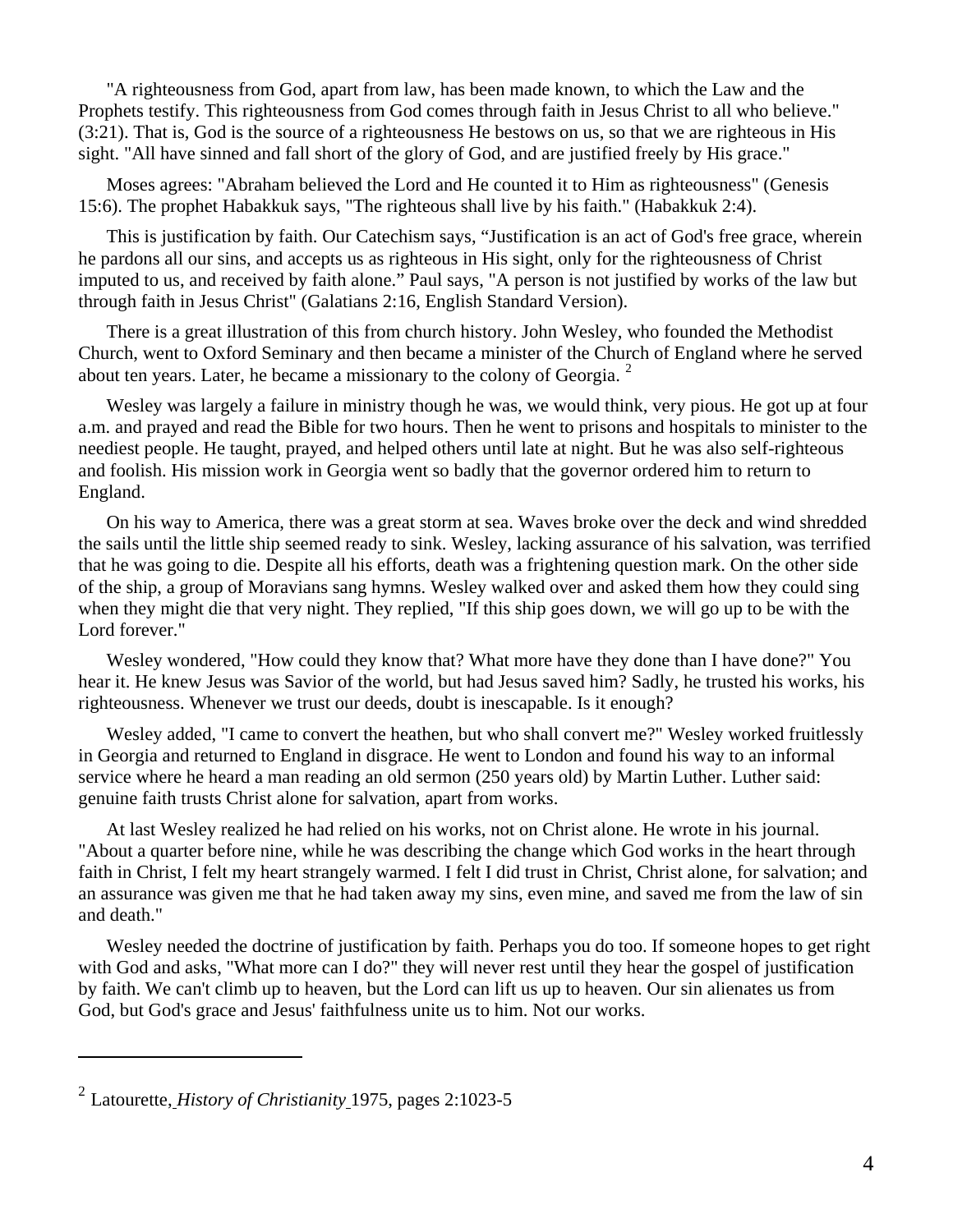In God's court, anyone who believes in Christ Jesus is "justified by faith apart from works of the law" from the moment of faith (3:28). In fact, "By works of the law, no human being will be justified in his sight, since through the law comes knowledge of sin." (3:20).

 When we trust in Christ as Lord and Savior, our sin is laid on him and His righteousness is imputed to us. So we are justified by faith alone. We add nothing – no works - in order to earn or gain God's favor.

When Gentiles come to faith and enter the church, they do so apart from the laws about circumcision, food, and association that separated Jews from other people. In general, while trying to keep the laws of Jesus and Moses, we cannot earn entry into the kingdom. No spiritual athlete can enter heaven by his achievement – not even if we wake up at four, pray, and head out to feed the poor.

 Of course, we still strive to follow the Lord, do good and love others. But that is a result and demonstration of our salvation, not a condition for attaining it. Still, a healthy fruit tree does bear fruit, and a healthy believer shows his new nature. True faith demonstrates its vitality by its works. Someone said:

"That I *say* I have faith cannot possibly free me from sin, guilt, and punishment. How could something I say be my deliverance? Not that I say I have faith, but that I *exercise* faith, that saves me, situates me in God's peace, brings me God's grace, and is my righteousness before God…. If faith gave me merely words, then it would be of use… to say I have faith. But that is a sinister thought. Is that all I am, a thinker and talker? God has given me life, and that means he has planted a will in me that must act, with unalterable necessity. Service to God is action. I thank God that I can act as one who trusts…" Adolf Schlatter in *Encountering the New Testament,* page 357.

 Justification is by Christ alone. Our salvation is through Christ alone. I pause because the word salvation is used many ways. We hear that Bernanke, Paulson and Geithner "saved" America's financial system. Pitchers save baseball games.

 I read of two men who saved several lives. During World War II, Japan's occupying forces imprisoned, tortured or executed Chinese who showed signs of rebellion. A man named Yang somehow became an executioner for the Japanese. His conscience tormented him. A doctor offered a plan. First, do the Chinese witness every execution? No. They stay to the end for notorious rebels, but they often come briefly, then leave. Good. Second, are bodies buried systematically? No. In that case, the doctor said, there is a way to save some lives – including the life of my nephew. There is a way to deprive men of air and render them unconscious – apparently dead. After they pass out, dump them in the cart used for bodies. The attendant will wheel the body out, dump it an open pit and leave. Some men will wait nearby. When the "executed" man awakens, they will lead him to a safe house. We say that the doctor and the executioner saved these lives. And in a way they did, but it's a pale reflection of the work of Christ.

 He wasn't motivated by guilty torment or love for a family member. He had no need, no selfish motive. No, "You know the grace of our Lord Jesus Christ that though he was rich, yet for your sakes he became poor, so that you through his poverty might become rich." He was rich, but didn't stay rich. He became poor, so that we would become rich, now and always.

 What then? First, God calls each of us to believe in Christ Jesus. Second, he invites each of us to rest in Christ, to find calm and rest.

 Believe the implications of the gospel. Stop self-doubt. Believe that Jesus' death on the cross completely exhausted and eliminated God's judgment of your sin.

 But you must ask yourself who you are. Are you like Wesley, furiously trying to find certainty through good works? Trying to find security through achievement? Are you like Zaccheus, the man who knew how to repent? Do you know your weakness? Are you willing to trust in another or do you want to trust and save self?